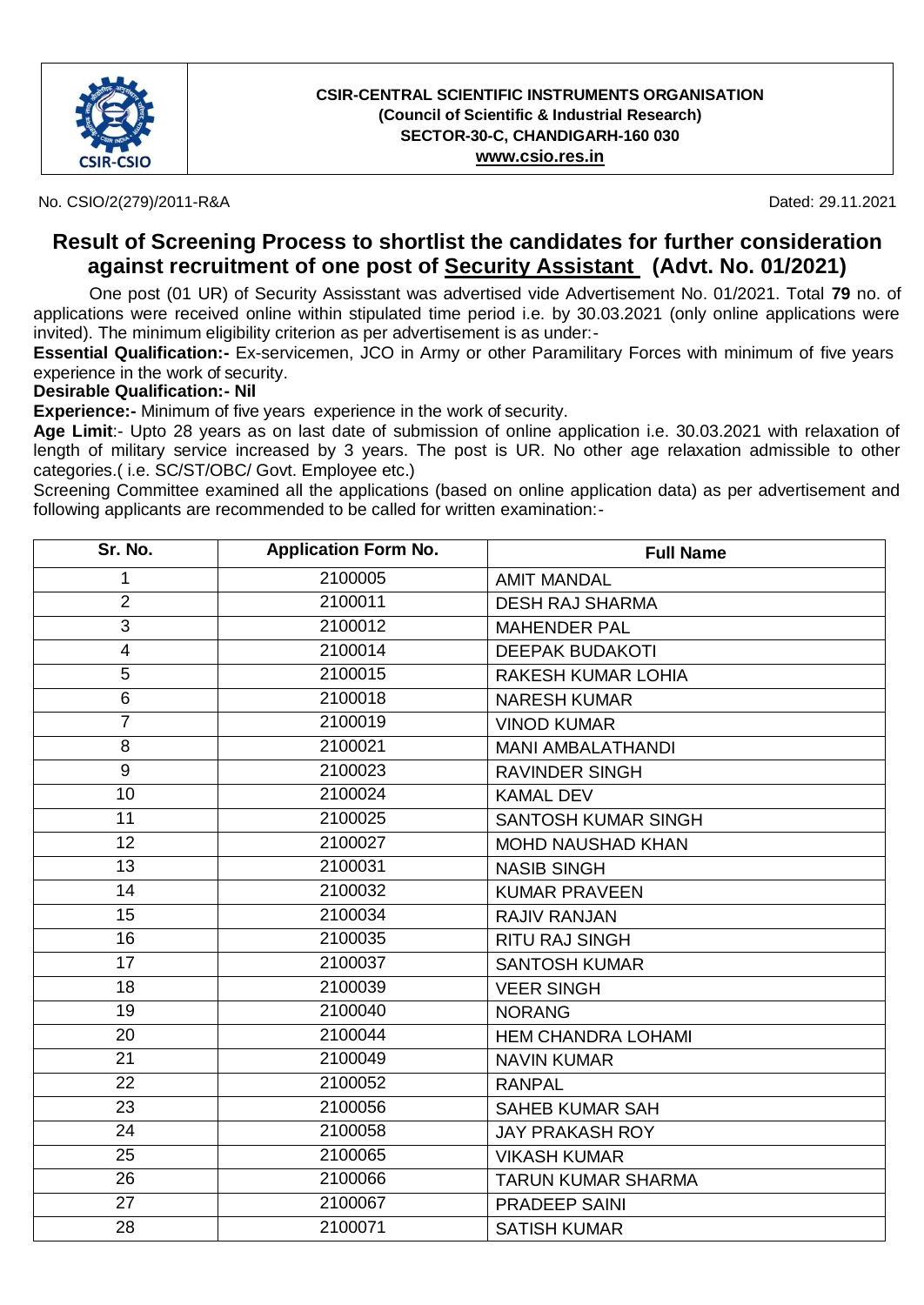| 29 | 2100074 | DAYANAND SARASWATI           |
|----|---------|------------------------------|
| 30 | 2100075 | <b>SANJAY KUMAR TIWARI</b>   |
| 31 | 2100079 | <b>KULDEEP SINGH</b>         |
| 32 | 2100084 | <b>HARINDER KUMAR</b>        |
| 33 | 2100085 | <b>MITHILESH OJHA</b>        |
| 34 | 2100086 | <b>NARESH KUMAR</b>          |
| 35 | 2100087 | PARDEEP SINGH                |
| 36 | 2100088 | <b>JITENDER SINGH</b>        |
| 37 | 2100089 | <b>SANJIV KUMAR SINGH</b>    |
| 38 | 2100090 | <b>RAJESH KUMAR PURI</b>     |
| 39 | 2100093 | <b>DEVENDRA SINGH</b>        |
| 40 | 2100094 | <b>MAHESH KUMAR</b>          |
| 41 | 2100095 | <b>NARESH KUMAR</b>          |
| 42 | 2100097 | <b>RAJESH KUMAR</b>          |
| 43 | 2100098 | <b>SUSHIL KUMAR</b>          |
| 44 | 2100100 | <b>SUMER SINGH HINDA</b>     |
| 45 | 2100103 | <b>PAWAN KUMAR</b>           |
| 46 | 2100107 | <b>SURESH MALIK</b>          |
| 47 | 2100109 | <b>AJAY KUMAR DHUMAL</b>     |
| 48 | 2100111 | <b>JAMAN LAL GURJAR</b>      |
| 49 | 2100112 | <b>ASIF ALI</b>              |
| 50 | 2100113 | <b>SUNIL SINGH</b>           |
| 51 | 2100117 | <b>KULDEEP</b>               |
| 52 | 2100118 | <b>HARJINDER SINGH SAINI</b> |
| 53 | 2100121 | <b>HARJIT SINGH</b>          |
| 54 | 2100124 | <b>KAPIL MADAN</b>           |

Following candidates are found eligible on basis of information given by them in Form. However, they will be **allowed to attend Written Examination only after submission of JCO certificate through email at [recruitment@csio.res.in](mailto:recruitment@csio.res.in)** and other relevant documents within 21 days of display of screening result on CSIO website.

| Sr No. | <b>Application</b><br>Form No. | <b>Full Name</b>       | <b>Remarks</b>                                                                                                                                                                            |
|--------|--------------------------------|------------------------|-------------------------------------------------------------------------------------------------------------------------------------------------------------------------------------------|
|        | 2100009                        | <b>SANDEEP GOSWAMI</b> | Relavant Docs not attached. To be called for written<br>examination subject to submission of JCO Certificate<br>and other relavant documents.                                             |
| 2      | 2100028                        | <b>ASHWANI KUMAR</b>   | Relavant Docs not attached. To be called for written<br>examination subject to submission of JCO Certificate<br>and other relavant documents.                                             |
| 3      | 2100029                        | <b>ASHWINI KUMAR</b>   | Relavant Docs not attached. To be called for written<br>examination subject to submission of JCO Certificate<br>and other relavant documents.                                             |
| 4      | 2100042                        | <b>JAYSINGH JADON</b>  | Relavant Docs not attached. To be called for written<br>examination subject to submission of JCO Certificate<br>and other relavant documents.                                             |
| 5      | 2100061                        | <b>NIRAJ KUMAR</b>     | Relavant Docs not attached. To be called for written<br>examination subject to submission of JCO Certificate<br>and other relavant documents.                                             |
| 6      | 2100068                        | <b>SHOBHIT KAUSHIK</b> | Last Post held as per form as CPO, however<br>discrepancy in documents. To be called for written<br>examination subject to submission of JCO Certificate<br>and other relavant documents. |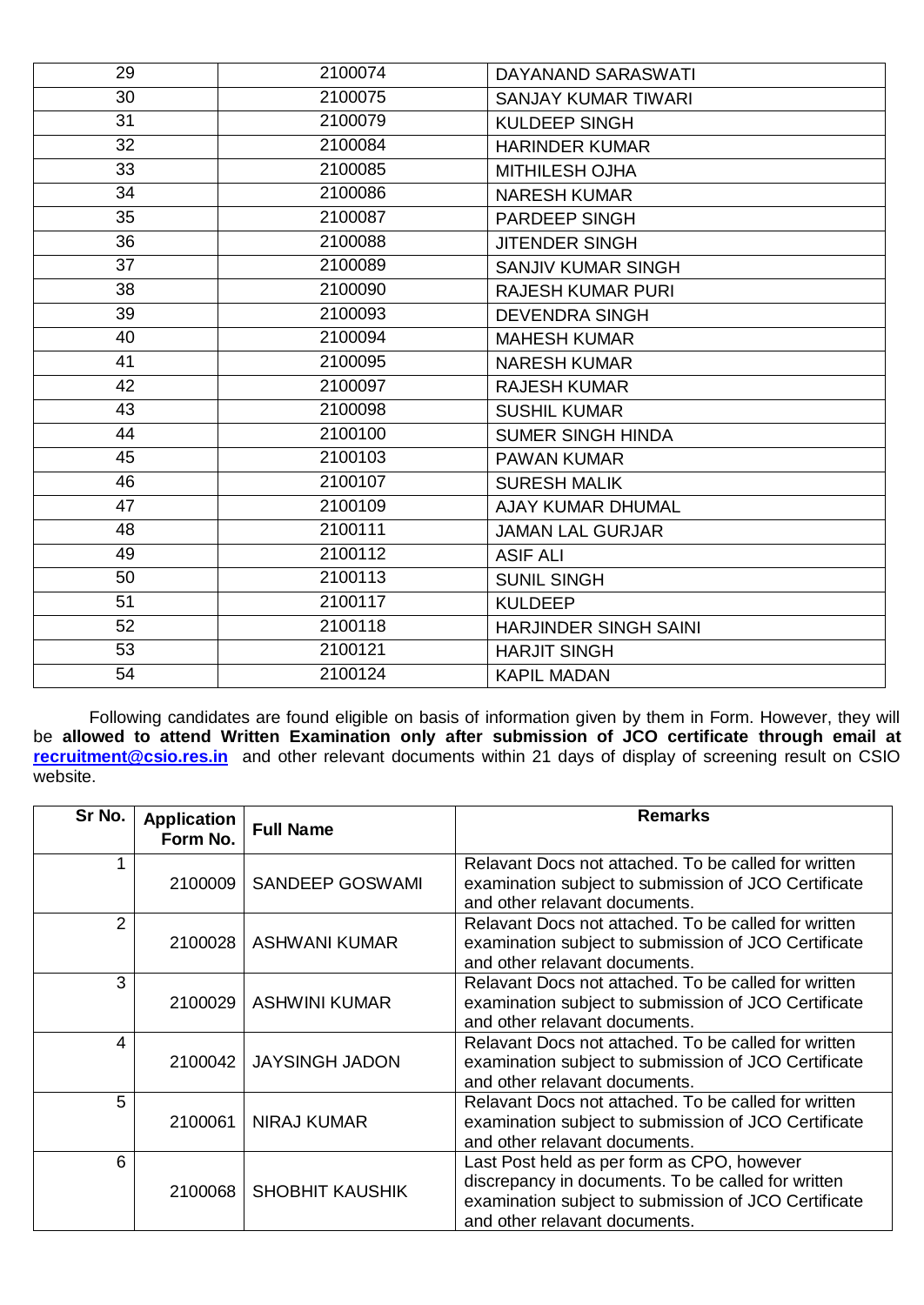|    |         | 2100073   KHEM RAJ         | Last Post held as per form as ALD. To be called for<br>written examination subject to submission of JCO<br>Certificate and other relavant documents. |
|----|---------|----------------------------|------------------------------------------------------------------------------------------------------------------------------------------------------|
| 8  |         | 2100104   UDHAM SINGH RANA | Relavant Docs not attached. To be called for written<br>examination subject to submission of JCO Certificate<br>and other relavant documents.        |
| 9  |         | 2100115   DEEPAK SHARMA    | Relavant Docs not attached. To be called for written<br>examination subject to submission of JCO Certificate<br>and other relavant documents.        |
| 10 | 2100099 | ARMY                       | Name mismatch on documents uploaded. Uploaded<br>documents name Krishan Kumar but on Form it is<br>written as Army.                                  |

Following candidates have been found ineligible for further consideration as per the advertisement, hence **not being called for written examination.**  The list of **rejected** applications is as under:-

| <b>Sr No</b>    | <b>Application</b><br>Form No. | <b>Full Name</b>                           | Age       | <b>Essential</b><br>Qualification | <b>Remarks</b>                                                                                                      |
|-----------------|--------------------------------|--------------------------------------------|-----------|-----------------------------------|---------------------------------------------------------------------------------------------------------------------|
| $\mathbf 1$     | 2100017                        | <b>SUDHIR SHUKLA</b>                       | <b>Ok</b> | Ineligible                        | Min qualification not fulfilled. Last Post<br>held Petty Officer                                                    |
| $\overline{2}$  | 2100041                        | <b>SURYA SEKHAR</b><br><b>SETTI</b>        | Ok        | Ineligible                        | Min qualification not fulfilled. Last Post<br>held Sepoy ACP II                                                     |
| $\overline{3}$  | 2100054                        | <b>LAIKHURAM</b><br><b>GUNINDRO MEITEI</b> | Ok        | Ineligible                        | Min qualification not fulfilled. Last Post<br>held Petty Officer                                                    |
| 4               | 2100057                        | <b>RAVIKANT AZAD</b>                       | Ok        | Ineligible                        | Min qualification not fulfilled. Last Post<br>held Petty Officer                                                    |
| 5               | 2100072                        | <b>AMOLAK SINGH</b>                        | Ok        | Ineligible                        | Min qualification not fulfilled. Last Post<br>held Petty Officer                                                    |
| 6               | 2100076                        | <b>PARMJIT SINGH</b>                       | <b>Ok</b> | Ineligible                        | Min qualification not fulfilled. Last Post<br>held Nk                                                               |
| $\overline{7}$  | 2100078                        | <b>MOHIT TYAGI</b>                         | Ok        | Ineligible                        | Min qualification not fulfilled. Last Post<br>held Sgt                                                              |
| 8               | 2100081                        | <b>AMIT KUMAR</b><br><b>THAKUR</b>         | OK        | Ineligible                        | Min qualification not fulfilled. Last Post<br>hed Petty Officer, however uploaded<br>documents are almost illegible |
| 9               | 2100091                        | <b>RAMJIT PANDEY</b>                       | Ok        | Ineligible                        | Min qualification not fulfilled. Last Post<br>held Havaldar                                                         |
| 10              | 2100092                        | <b>KANTA PRASAD</b>                        | Ok        | Ineligible                        | Min qualification not fulfilled. Last Post<br>held Sgt                                                              |
| 11              | 2100106                        | <b>KUSHAL KUMAR</b><br><b>SHARMA</b>       | Ok        | Ineligible                        | Min qualification not fulfilled. Last Post<br>held Petty Officer                                                    |
| $\overline{12}$ | 2100110                        | <b>AJAY SINGH RANA</b>                     | Ok        | Ineligible                        | Min qualification not fulfilled. Last Post<br>held Nk                                                               |
| 13              | 2100120                        | <b>KAMAL VIR</b>                           | Ok        | Ineligible                        | Min qualification not fulfilled. Last Post<br>held Havaldar                                                         |
| 14              | 2100122                        | <b>SHASHI KUMAR</b>                        | Ok        | Ineligible                        | Min qualification not fulfilled. Last Post<br>held Nk                                                               |
| 15              | 2100125                        | <b>SUSHIL KUMAR</b>                        | Ok        | Ineligible                        | Min qualification not fulfilled. Last Post<br>held Sgt                                                              |

All the shortlisted candidates should ensure that they fulfill the minimum eligibility criterion and essential qualification as per advertisement as on last date of application**.** The eligibility of shortlisted candidates is subject to verification of documents like experience certificates/marks sheets of educational qualifications, other documents and production of original certificates/testimonials as and when desired by this organistation. If any candidate is found ineligible at the document verification stage or fails to produce the original certificates/ testimonials, he/she will not be allowed for written test.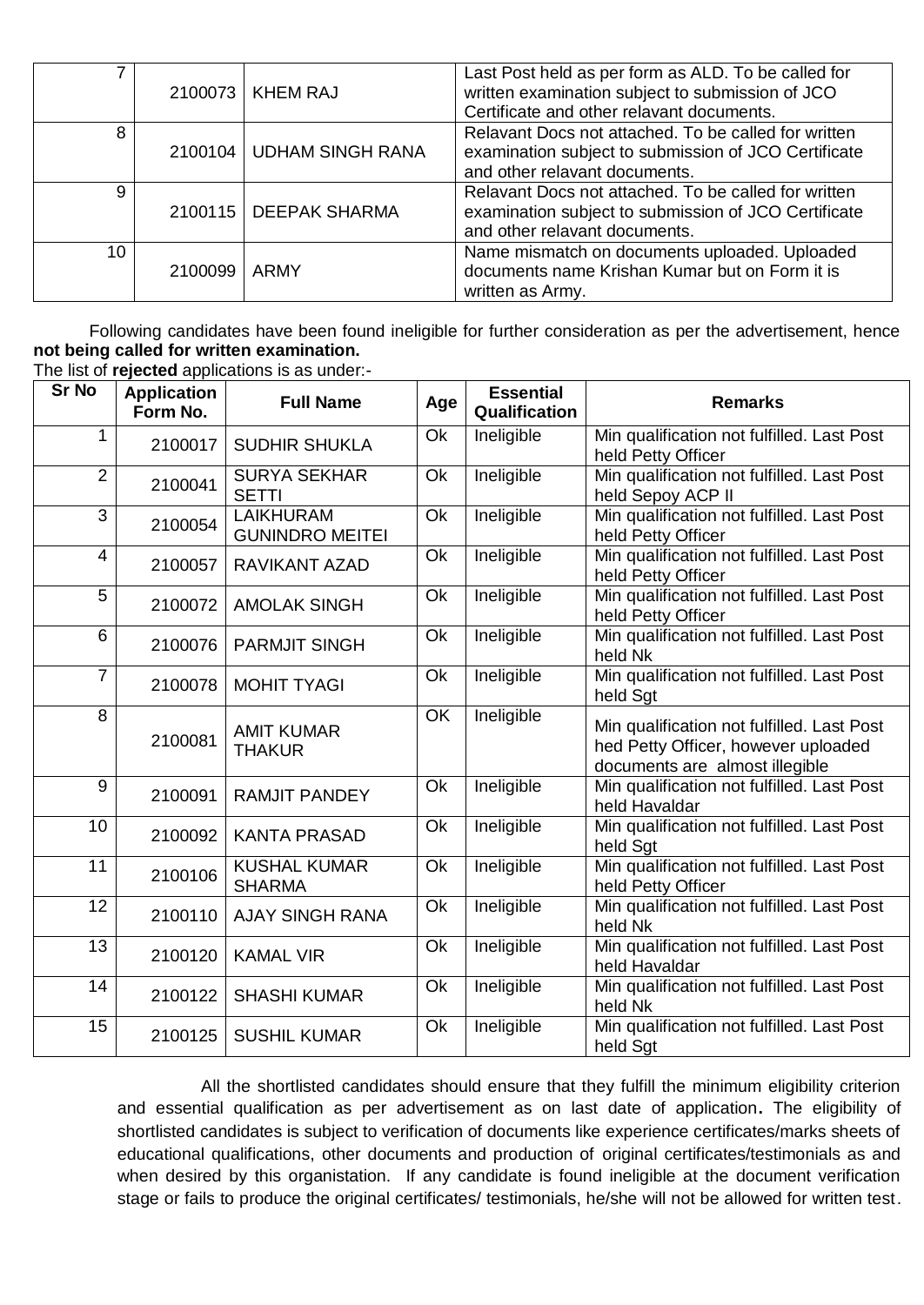The candidature of the candidates is subject to fulfilling the minimum eligibility criteria as mentioned in advt no 01/2021.

**Representation window will be closed after 21 days of Notifying screening result. (Any representation/grievance/query regarding screening result should be brought in notice to this office through email at [recruitment@csio.res.in](mailto:recruitment@csio.res.in) before the closing of representation window)**

The scheduled date of written test will be notified in due course. The written examination is to be held at Chandigarh for which further details will be uploaded on our website. The details regarding date/centre of examination etc. for written examination and any other detail related to recruitment will be made available on our website [www.csio.res.in](http://www.csio.res.in/) under 'Recruitment' link

All candidates are advised to visit our website regularly for updates.

#### **Note: In case of discrepancies between the English version of this Screening result and its Hindi translation, the English version shall prevail.**

**Administrative Officer**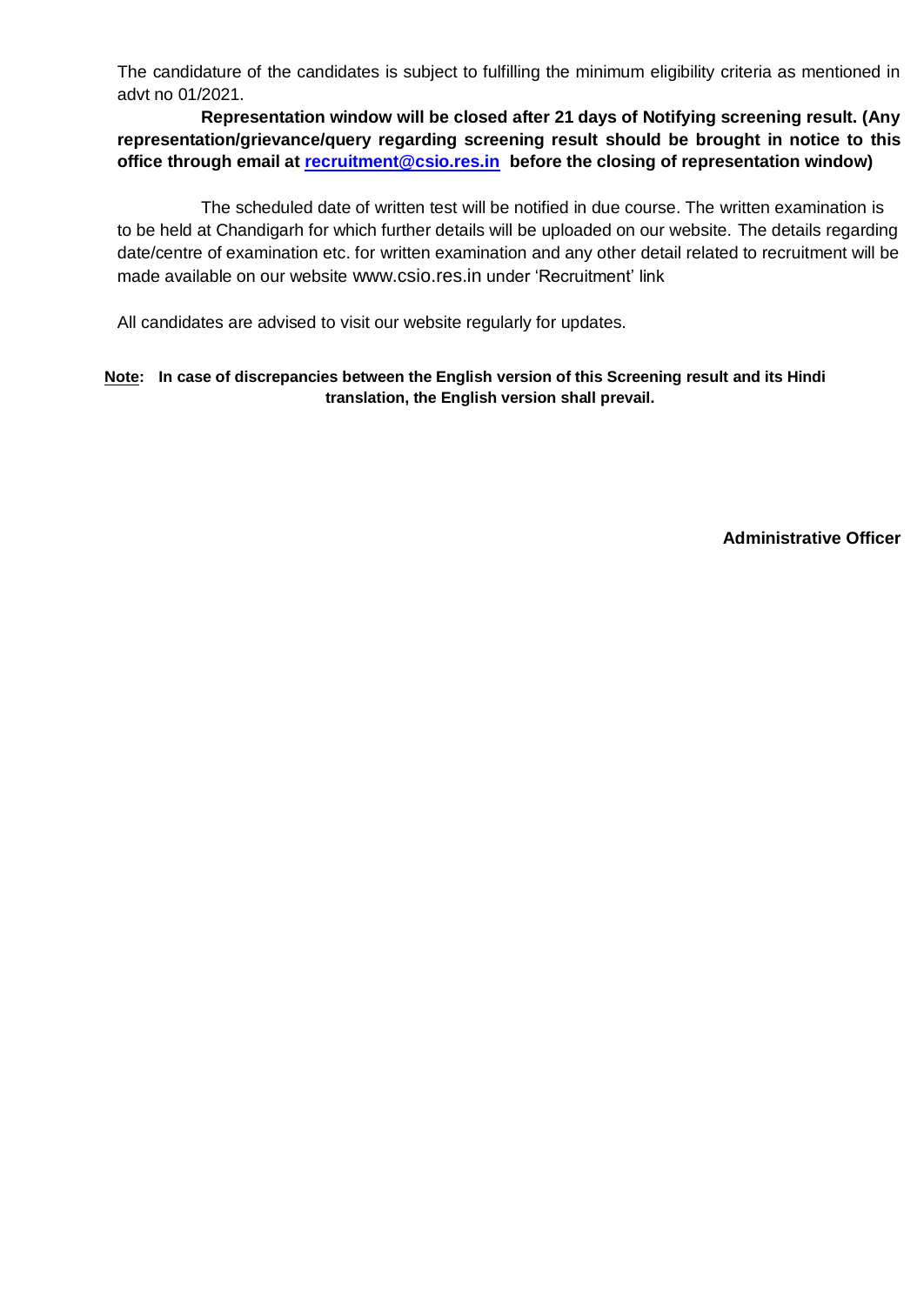

# **सीएसआईआर-के न्द्रीय वैज्ञानिक उपक्ण करग्स प**

**(ञानिक उपक एञ औद्य वैजोग क अप ुस ध प ररषद)**

**साक््ैर-30 सी,्चण्डी ्-160030**

**[www.csio.res.in](http://www.csio.res.in/)**

सं. सीएसआईओ/2(279)/2011 - भ. एवं मू. दिन कार्यात कार्यात कार्यात करते हैं कि विलंक 29.11.2021

## सुरक्षा सहायक के एक पद पर भर्ती के सबध में शांटेलिस्ट किए गए उम्मीदवारों की सर्वीक्षा प्रक्रिया का परिणाम (विज्ञापन संख्या 01/2021)

संगठन के विज्ञापन संख्या 01/2021 के दवारा सुरक्षा सहायक के एक पद (01 अनारक्षित) के लिए विज्ञापन दिया गया था, जिसके अनुक्रम में निर्धारित अवधि अर्थात् 30.03.2021 तक कुल 79 ऑनलाइन आवेदन प्राप्त हुए। विज्ञापन के अनुसार न्यूनतम अर्हता मानदंड निम्नानुसार है :

**अनिवार्य अर्हता** : पूर्व सैनिक, सेना अथवा अन्य अर्ध सुरक्षा बलों में जेसीओ तथा सुरक्षा के क्षेत्र में 5 वर्ष का अनुभव

**बांछनीय अर्हता :** कोई नहीं

**अनुभव**: सुरक्षा के क्षेत्र में न्यूनतम 5 वर्ष का अनुभव

**आयु सीमा** : ऑनलाइन आवेदन करने की अंतिम तिथि अर्थात् 30.03.2021 को अधिकतम 28 वर्ष, जिसमें सेना की सेवा में कार्यावधि में 3 वर्ष की छूट देय होगी। यह पद अनारक्षित है। अन्य वर्गों (एस/एसटी/ओबीसी/सरकारी कर्मचारी इत्यादि) के उम्मीदवारों को आयु सीमा में किसी प्रकार की छूट नहीं दी जाएगी। संवीक्षा समिति ने ऑनलाइन प्राप्त आवदेनों की विज्ञापन के अनुसार जाँच की तथा निम्नलिखित उम्मीदवरों को लिखित परीक्षा में बुलाने की संस्तुति प्रदान की है :

| क्रम सं.                 | आवेदन सं. | नाम                |
|--------------------------|-----------|--------------------|
| 1                        | 2100005   | अमित मंडल          |
| $\overline{2}$           | 2100011   | देश राज शर्मा      |
| 3                        | 2100012   | महेन्द्र पाल       |
| $\overline{\mathcal{A}}$ | 2100014   | दीपक बुडाकोटि      |
| 5                        | 2100015   | राकेश कुमार लोहिया |
| 6                        | 2100018   | नरेश कुमार         |
| $\overline{7}$           | 2100019   | विनोद कुमार        |
| 8                        | 2100021   | मणि अम्बालाठंडी    |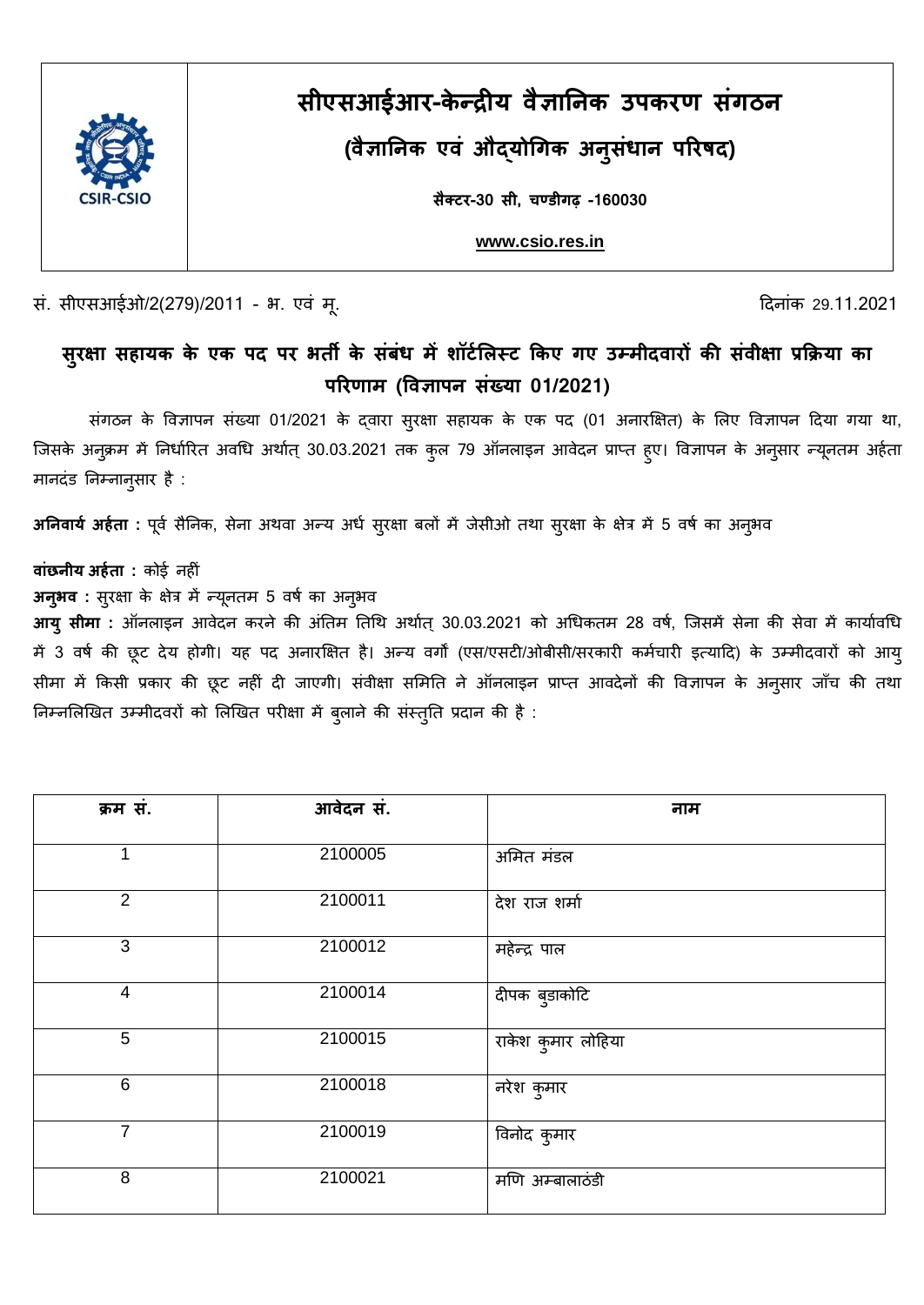| $\boldsymbol{9}$ | 2100023 | रविन्द्र सिंह     |
|------------------|---------|-------------------|
| 10               | 2100024 | कमल देव           |
| $\overline{11}$  | 2100025 | संतोष कुमार सिंह  |
| 12               | 2100027 | मो. नौशाद खान     |
| 13               | 2100031 | नसीब सिंह         |
| $\overline{14}$  | 2100032 | कुमार प्रवीण      |
| 15               | 2100034 | राजीव रंजन        |
| 16               | 2100035 | ऋतु राज सिंह      |
| $\overline{17}$  | 2100037 | संतोष कुमार       |
| 18               | 2100039 | वीर सिंह          |
| $\overline{19}$  | 2100040 | नौरंग             |
| $\overline{20}$  | 2100044 | हेम चंद्र लोहामी  |
| $\overline{21}$  | 2100049 | नवीन कुमार        |
| $\overline{22}$  | 2100052 | रानपाल            |
| 23               | 2100056 | साहेब कुमार साह   |
| 24               | 2100058 | जय प्रकाश रॉय     |
| $\overline{25}$  | 2100065 | विकास कुमार       |
| 26               | 2100066 | तरूण कुमार शर्मा  |
| $\overline{27}$  | 2100067 | प्रदीप सैनी       |
| 28               | 2100071 | सतीश कुमार        |
| $\overline{29}$  | 2100074 | दयानंद सरस्वती    |
| $\overline{30}$  | 2100075 | संजय कुमार तिवारी |
| 31               | 2100079 | कुलदीप सिंह       |
| 32               | 2100084 | हरिन्द्र कुमार    |
| 33               | 2100085 | मिथिलेश ओझा       |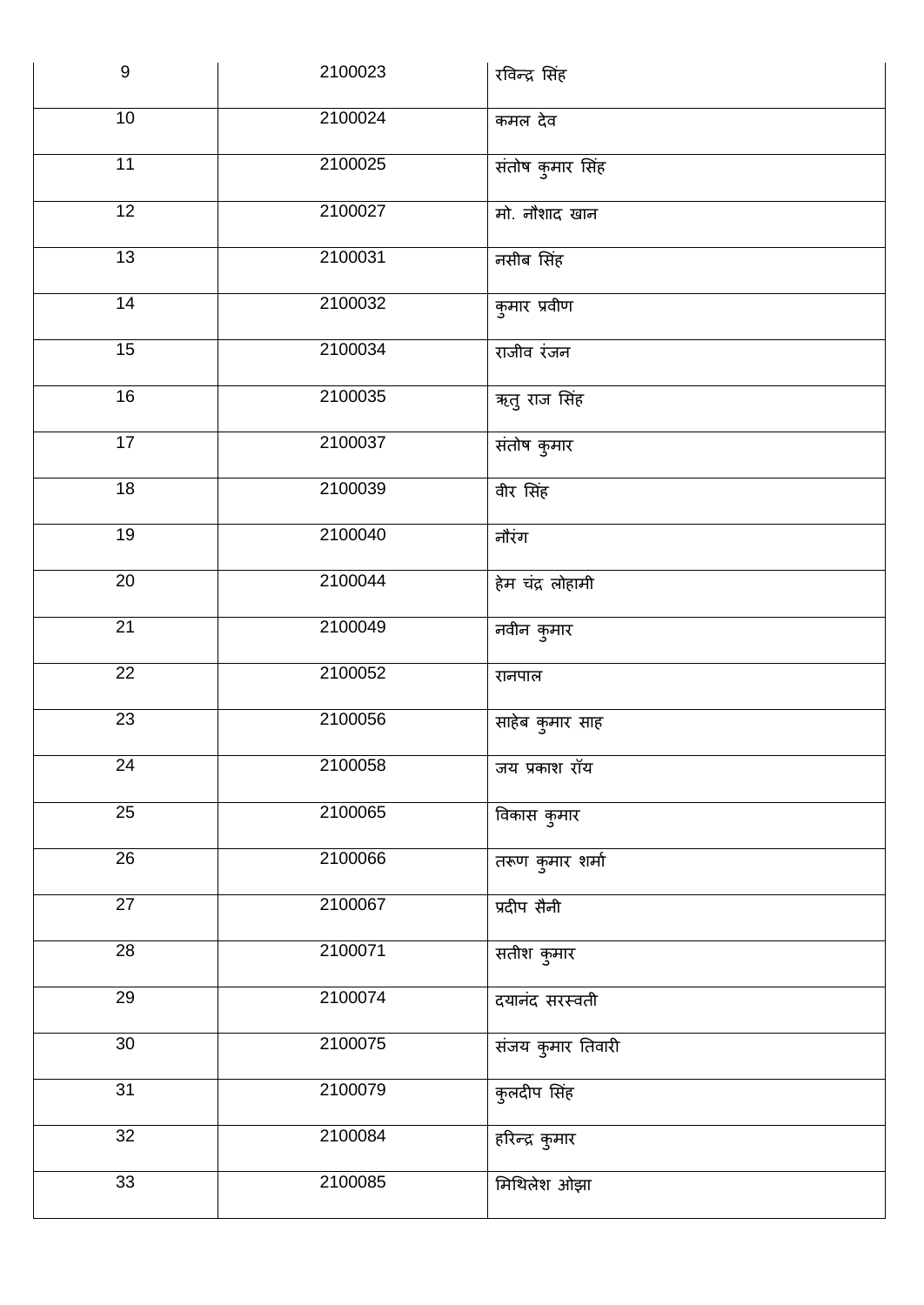| 34 | 2100086 | नरेश कुमार          |
|----|---------|---------------------|
| 35 | 2100087 | प्रदीप सिंह         |
| 36 | 2100088 | जीतेन्द्र सिंह      |
| 37 | 2100089 | संजीव कुमार सिंह    |
| 38 | 2100090 | राजेश कुमार पुरी    |
| 39 | 2100093 | देवेन्द्र सिंह      |
| 40 | 2100094 | महेश कुमार          |
| 41 | 2100095 | नरेश कुमार          |
| 42 | 2100097 | राजेश कुमार         |
| 43 | 2100098 | सुशील कुमार         |
| 44 | 2100100 | सुमेर सिंह हिंडा    |
| 45 | 2100103 | पवन कुमार           |
| 46 | 2100107 | सुरेश मलिक          |
| 47 | 2100109 | अजय कुमार धुमल      |
| 48 | 2100111 | जमन लाल गुर्जर      |
| 49 | 2100112 | आसिफ अली            |
| 50 | 2100113 | सुनिल सिंह          |
| 51 | 2100117 | कुलदीप              |
| 52 | 2100118 | हरजिन्द्र सिंह सैनी |
| 53 | 2100121 | हरजीत सिंह          |
| 54 | 2100124 | कपिल मदन            |

निम्नलिखित उम्मीदवारों को उनके द्वारा आवेदन में दी गई सूचना के आधार पर योग्य पाया गया। तथापि वे [recruitment@csio.res.in](mailto:recruitment@csio.res.in) पर अपना जेसीओ का प्रमाणपत्र एवं अन्य दस्तावेज जमा करवाने के बाद ही लिखित परीक्षा में बैठ पाएंगे। यह दस्तावेज सीएसआईओ वैबसाईट पर संविक्षा परिणाम अपलोड किए जाने के 21 दिन के भीतर भेजने होंगे।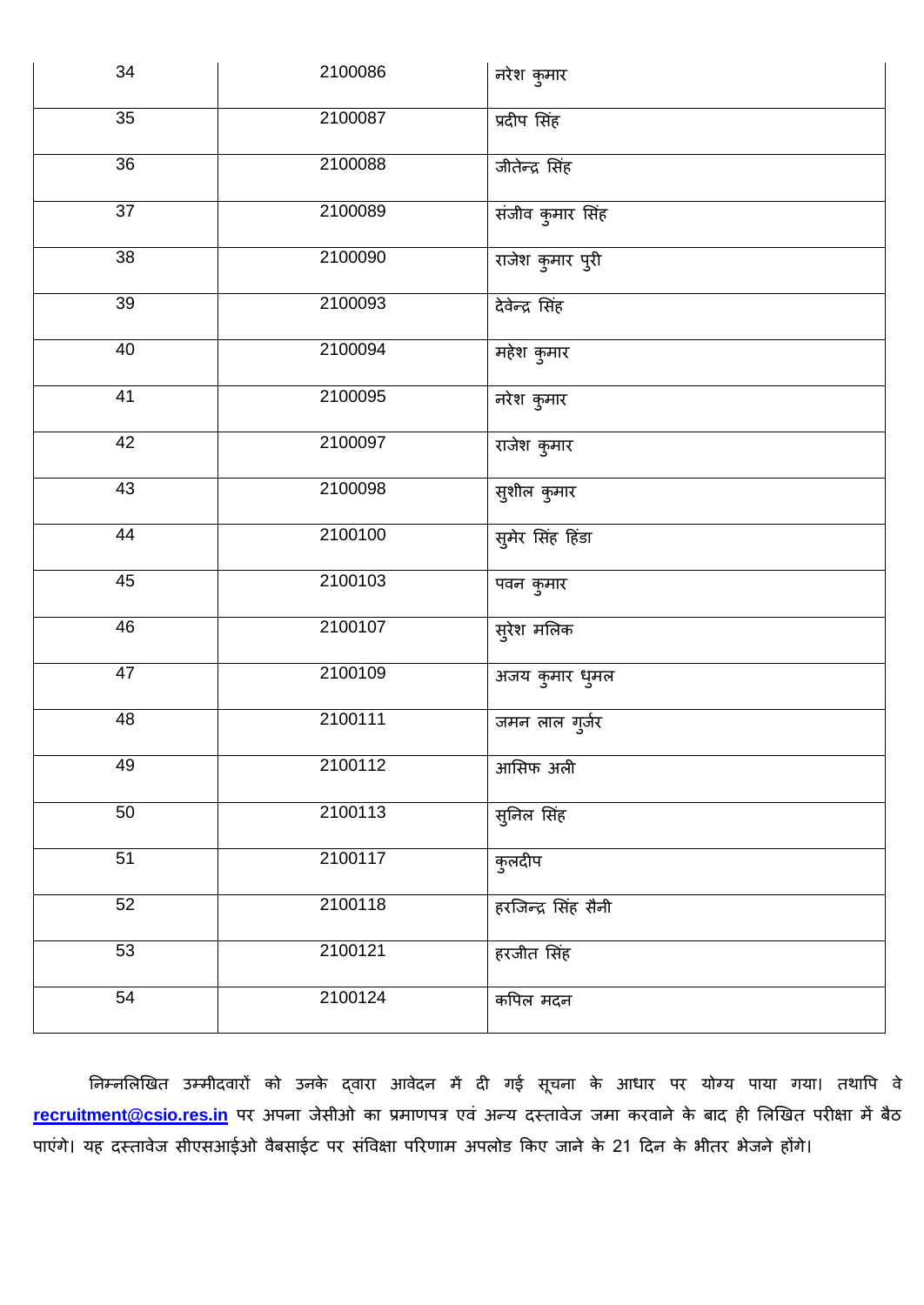| क्रम सं.       | आवेदन सं. | पूरा नाम             | टिप्पणी                                                                                                                                                                                      |
|----------------|-----------|----------------------|----------------------------------------------------------------------------------------------------------------------------------------------------------------------------------------------|
| 1              | 2100009   | संदीप गोस्वामी       | संबंधित दस्तावेज संलग्न नहीं है। जेसीओ प्रमाणपत्र तथा अन्य<br>संबंधित दस्तावेज प्रस्तुत करने पर ही लिखित परीक्षा के लिए<br>बुलाया जाएगा।                                                     |
| $\overline{2}$ | 2100028   | अश्विनी कुमार        | संबंधित दस्तावेज संलग्न नहीं है। जेसीओ प्रमाणपत्र तथा अन्य<br>संबंधित दस्तावेज प्रस्तुत करने पर ही लिखित परीक्षा के लिए<br>बुलाया जाएगा।                                                     |
| 3              | 2100029   | अश्विनी कुमार        | संबंधित दस्तावेज संलग्न नहीं है। जेसीओ प्रमाणपत्र तथा अन्य<br>संबंधित दस्तावेज प्रस्तुत करने पर ही लिखित परीक्षा के लिए<br>बुलाया जाएगा।                                                     |
| 4              | 2100042   | जयसिंह जडोन          | संबंधित दस्तावेज संलग्न नहीं है। जेसीओ प्रमाणपत्र तथा अन्य<br>संबंधित दस्तावेज प्रस्तुत करने पर ही लिखित परीक्षा के लिए<br>बुलाया जाएगा।                                                     |
| 5              | 2100061   | नीरज कुमार           | संबंधित दस्तावेज संलग्न नहीं है। जेसीओ प्रमाणपत्र तथा अन्य<br>संबंधित दस्तावेज प्रस्तुत करने पर ही लिखित परीक्षा के लिए<br>बुलाया जाएगा।                                                     |
| 6              | 2100068   | शोभित कौशिक          | आवेदन प्रपत्र के अनुसार अंतिम सीपीओ के पद पर थे, तथापि<br>दस्तावेजों में विसंगति है। जेसीओ प्रमाणपत्र तथा अन्य संबंधित<br>दस्तावेज प्रस्तुत करने पर ही लिखित परीक्षा के लिए ब्लाया<br>जाएगा। |
| 7              | 2100073   | खेम राज              | आवेदन प्रपत्र के अनुसार अंतिम एएलडी के पद पर थे, तथापि<br>दस्तावेजों में विसंगति है। जेसीओ प्रमाणपत्र तथा अन्य संबंधित<br>दस्तावेज प्रस्तुत करने पर ही लिखित परीक्षा के लिए बुलाया<br>जाएगा। |
| 8              | 2100104   | उधम सिंह राणा        | संबंधित दस्तावेज संलग्न नहीं है। जेसीओ प्रमाणपत्र तथा अन्य<br>संबंधित दस्तावेज प्रस्तुत करने पर ही लिखित परीक्षा के लिए<br>बुलाया जाएगा।                                                     |
| 9              |           | 2100115   दीपक शर्मा | संबंधित दस्तावेज संलग्न नहीं है। जेसीओ प्रमाणपत्र तथा अन्य<br>संबंधित दस्तावेज प्रस्तुत करने पर ही लिखित परीक्षा के लिए<br>बुलाया जाएगा।                                                     |
| 10             | 2100099   | आर्मी                | अपलोड किए गए दस्तावेजों में नाम मेल नहीं खाता। अपलोड किए<br>गए दस्तवेजों मं नाम कृष्ण कुमार है, जबकि प्रपत्र में आर्मी लिख<br>है।                                                            |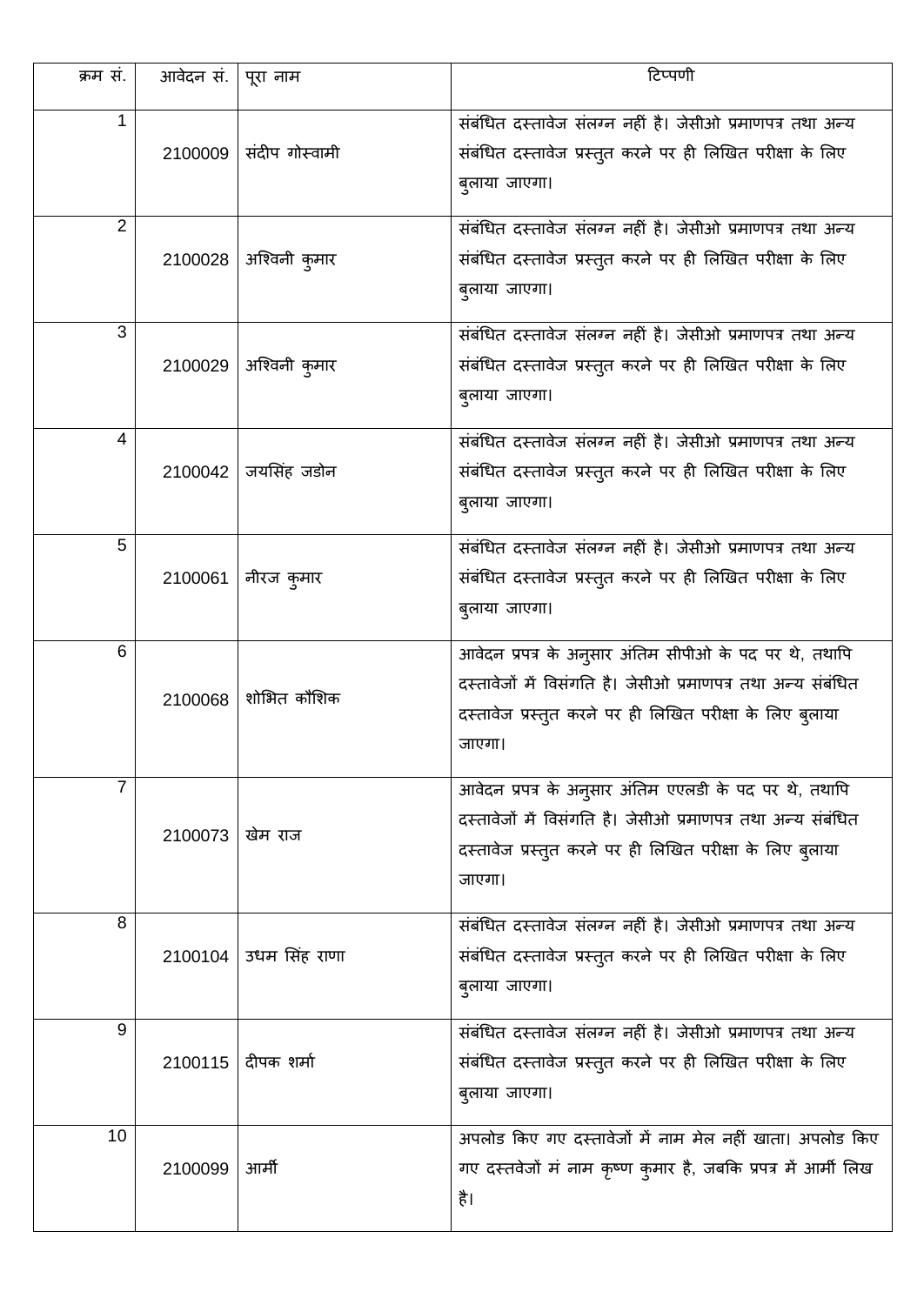विज्ञापन के अनुसार निम्नलिखित उम्मीदवारों को पद के लिए योग्य नहीं पाया गया। अत: उन्हें लिखित परीक्षा के लिए नहीं बुलाया जा रहा :

अस्वीकृत आवेदनों की सूची निम्नानुसार है :

| क्रम सं.       | आवेदन सं. | पूरा नाम                | आयु | अनिवार्य अर्हता | टिप्पणी                                                                                             |
|----------------|-----------|-------------------------|-----|-----------------|-----------------------------------------------------------------------------------------------------|
| 1              | 2100017   | स्धीर शुक्ला            | ठीक | अयोग्य          | न्यूनतम अर्हता पूरी नहीं करते। अंतिम पद पेट्टी<br>ऑफिसर                                             |
| $\overline{2}$ | 2100041   | सूर्या शेखर शेट्टी      | ठीक | अयोग्य          | न्यूनतम अर्हता पूरी नहीं करते। अंतिम पद सिपाही<br>एसीपी ।।                                          |
| $\overline{3}$ | 2100054   | लैखुरम गुनिन्द्रो मितेई | ठीक | अयोग्य          | न्यूनतम अर्हता पूरी नहीं करते। अंतिम पद पेट्टी<br>ऑफिसर                                             |
| $\overline{4}$ | 2100057   | रविकांत आजाद            | ठीक | अयोग्य          | न्यूनतम अर्हता पूरी नहीं करते। अंतिम पद पेट्टी<br>ऑफिसर                                             |
| 5              | 2100072   | अमोलक सिंह              | ठीक | अयोग्य          | न्यूनतम अर्हता पूरी नहीं करते। अंतिम पद पेट्टी<br>ऑफिसर                                             |
| $\,6$          | 2100076   | परमजीत सिंह             | ठीक | अयोग्य          | न्यूनतम अर्हता पूरी नहीं करते। अंतिम पद नायक                                                        |
| $\overline{7}$ | 2100078   | मोहित त्यागी            | ठीक | अयोग्य          | न्यूनतम अर्हता पूरी नहीं करते। अंतिम पद सार्जेट                                                     |
| 8              | 2100081   | अमित कुमार ठाकुर        | ठीक | अयोग्य          | न्यूनतम अर्हता पूरी नहीं करते। अंतिम पद पेट्टी<br>ऑफिसर। तथापि अपलोड किए गए दस्तावेज<br>अपठनीय हैं। |
| 9              | 2100091   | रामजीत पांडे्य          | ठीक | अयोग्य          | न्यूनतम अर्हता पूरी नहीं करते। अंतिम पद<br>हवलदार                                                   |
| 10             | 2100092   | कांता प्रसाद            | ठीक | अयोग्य          | न्यूनतम अर्हता पूरी नहीं करते। अंतिम पद सार्जेंट                                                    |
| 11             | 2100106   | कुशल कुमार शर्मा        | ठीक | अयोग्य          | न्यूनतम अर्हता पूरी नहीं करते। अंतिम पद पेट्टी<br>ऑफिसर                                             |
| 12             | 2100110   | अजय सिंह राणा           | ठीक | अयोग्य          | न्यूनतम अर्हता पूरी नहीं करते। अंतिम पद नायक                                                        |
| 13             | 2100120   | कमल वीर                 | ठीक | अयोग्य          | न्यूनतम अर्हता पूरी नहीं करते। अंतिम पद<br>हवलदार                                                   |
| 14             | 2100122   | शशि कुमार               | ठीक | अयोग्य          | न्यूनतम अर्हता पूरी नहीं करते। अंतिम पद नायक                                                        |